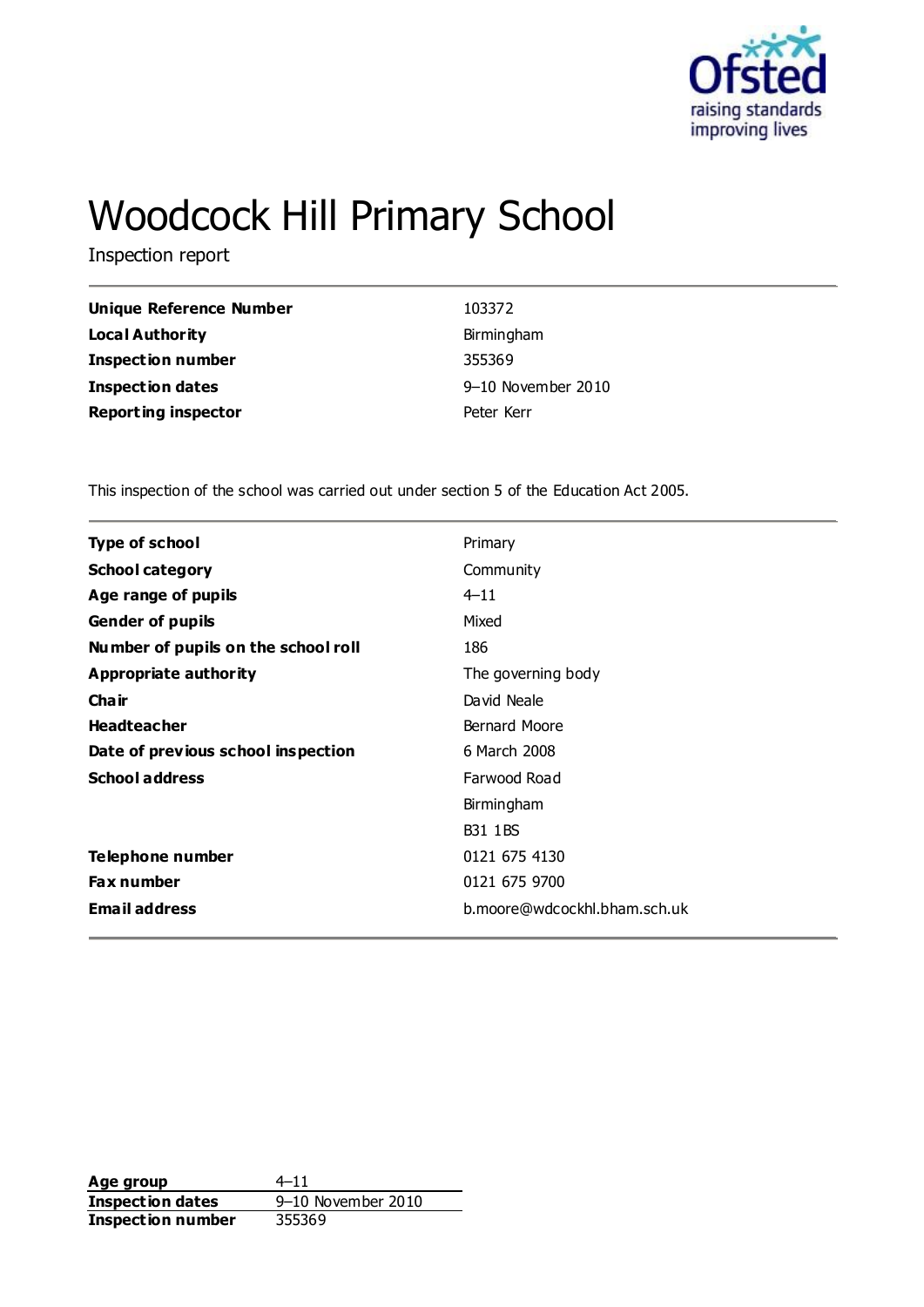The Office for Standards in Education, Children's Services and Skills (Ofsted) regulates and inspects to achieve excellence in the care of children and young people, and in education and skills for learners of all ages. It regulates and inspects childcare and children's social care, and inspects the Children and Family Court Advisory Support Service (Cafcass), schools, colleges, initial teacher training, work-based learning and skills training, adult and community learning, and education and training in prisons and other secure establishments. It assesses council children's services, and inspects services for looked after children, safeguarding and child protection.

Further copies of this report are obtainable from the school. Under the Education Act 2005, the school must provide a copy of this report free of charge to certain categories of people. A charge not exceeding the full cost of reproduction may be made for any other copies supplied.

If you would like a copy of this document in a different format, such as large print or Braille, please telephone 0300 1234 234, or email **[enquiries@ofsted.gov.uk](mailto:enquiries@ofsted.gov.uk)**.

You may copy all or parts of this document for non-commercial educational purposes, as long as you give details of the source and date of publication and do not alter the documentation in any way.

To receive regular email alerts about new publications, including survey reports and school inspection reports, please visit our website and go to 'Subscribe'.

Royal Exchange Buildings St Ann's Square Manchester M2 7LA T: 0300 1234 234 Textphone: 0161 618 8524 E: **[enquiries@ofsted.gov.uk](mailto:enquiries@ofsted.gov.uk)**

W: **[www.ofsted.gov.uk](http://www.ofsted.gov.uk/)**

© Crown copyright 2010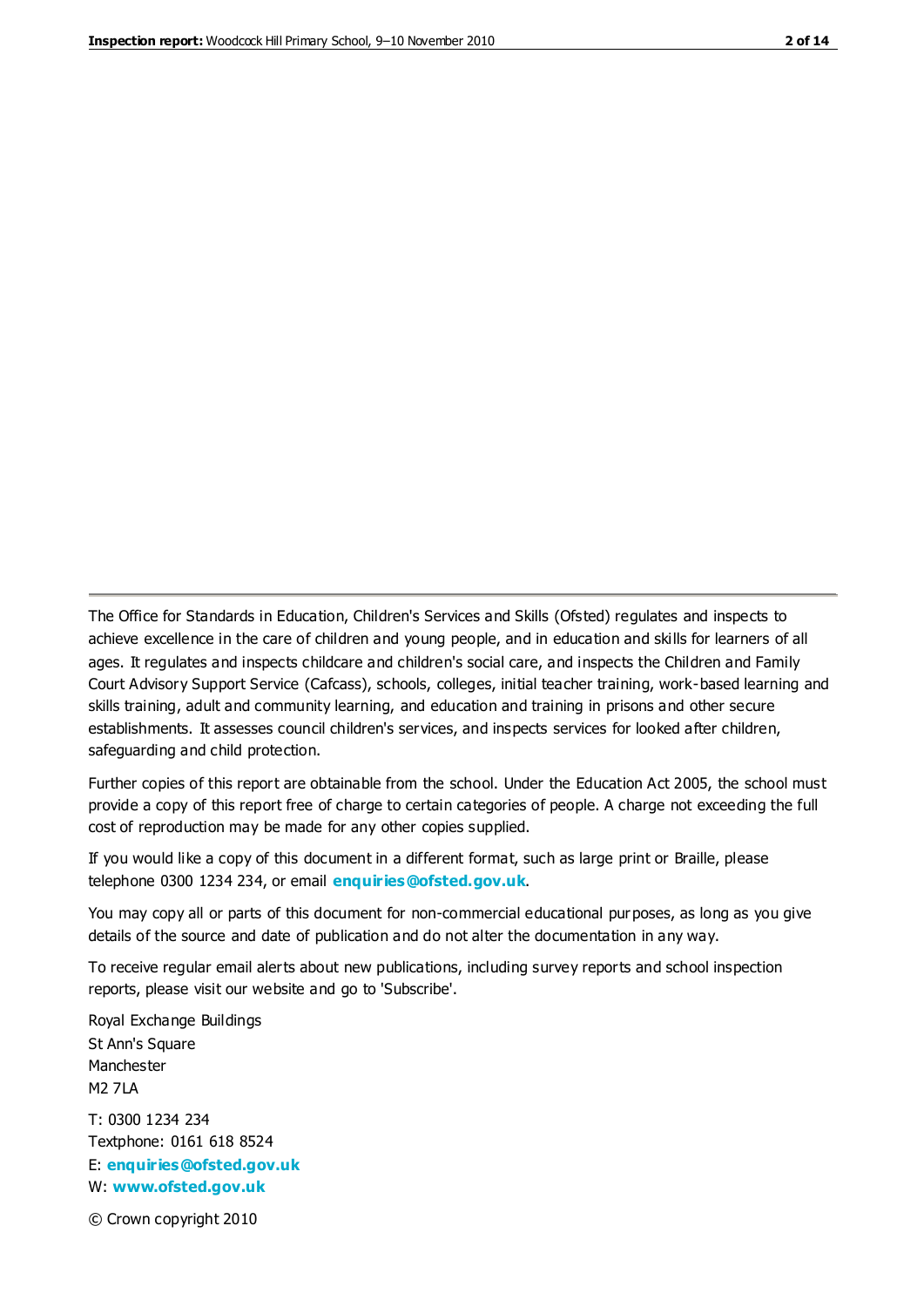# **Introduction**

This inspection was carried out by three additional inspectors. Seven teachers were seen teaching and twelve lessons were observed. Meetings were held with groups of pupils, staff and members of the governing body. Inspectors observed the school's work, and looked at pupils' books, records of pupils' progress, school policies and the 15 parental questionnaires that were returned.

The inspection team reviewed many aspects of the school's work. It looked in detail at the following.

- Current attendance rates and what is being done to improve attendance.
- The gap between pupils' achievements in reading and writing.
- The level of challenge for more-able pupils in lessons.
- The extent of pupils' understanding of the wider society in which they live.

# **Information about the school**

The school is smaller than average and serves an urban area on the edge of Birmingham. A very high proportion of pupils are eligible for free school meals. A small proportion of pupils join the school other than at the usual times. The proportion of pupils from minority ethnic backgrounds is below average but a wide range of ethnic groups are represented. The proportion of pupils who speak English as an additional language is below average and nearly all are fluent in English. The proportion of pupils with special educational needs and/or disabilities is very high, as is the proportion with a statement of special educational needs. Most of these pupils have learning needs and some have physical disabilities. The school holds the Healthy School status, the Eco Award (Silver), the International School Award (Foundation level) and the Activemark.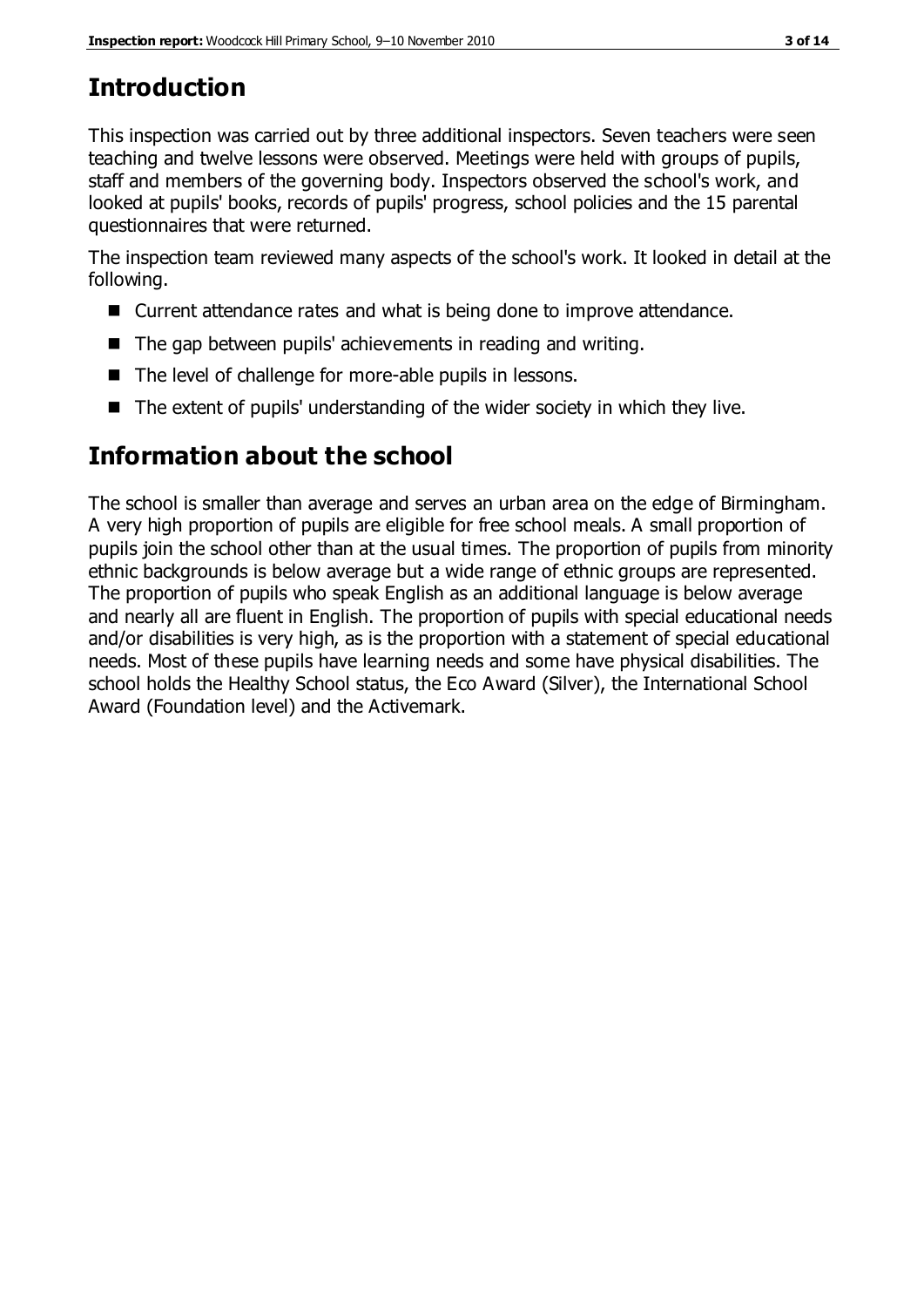**Inspection grades: 1 is outstanding, 2 is good, 3 is satisfactory, and 4 is inadequate** Please turn to the glossary for a description of the grades and inspection terms

# **Inspection judgements**

|  | Overall effectiveness: how good is the school? |  |  |  |  |  |
|--|------------------------------------------------|--|--|--|--|--|
|--|------------------------------------------------|--|--|--|--|--|

#### **The school's capacity for sustained improvement 2**

#### **Main findings**

This is a good school. Pupils achieve well and enjoy their learning. They make good progress from a below average start in Year 1 to reach at least average standards by the end of Year 6. Progress in writing is particularly good and better than in reading. Moreable pupils reach the appropriate higher levels of attainment but do not always make as much progress in lessons as they could.

Pupils behave well and are enthusiastic about school. They know how to keep safe and how best to stay fit and healthy. They help to make the school a thriving community but they have only a sketchy knowledge and appreciation of diversity within the local and wider society. Attendance is broadly average: it was low at the last inspection but has been steadily improving since then and is above average so far this term.

Teaching is good. Teachers constantly assess the pupils' progress and adjust their planning accordingly. Good support by teaching assistants is particularly beneficial to the many pupils who have special educational needs and/or disabilities, enabling the great majority of them to make good progress. More-able pupils have extra challenge, but are not always made to work hard right from the beginning of lessons. Writing is taught well and the school is now taking appropriate measures to improve basic reading skills. Less has been done at this stage to embed reading as a tool for independent study and research. The curriculum is well-organised, with planned links between subjects. There is good participation in the wide range of after-school clubs and links with secondary schools provide extra experiences, such as cooking and outdoor adventure activities.

Good care, guidance and support ensure that the diverse needs of the pupils are met and that they are all fully included in all activities. This is a strength of the school. Transition from the school into secondary schools is good; transition from the feeder nursery is sound. The Reception class provides a warm, welcoming environment, but children are sometimes given too wide a range of choices and it is not always clear how the staff support specific aspects of the children's development as they play.

Leadership and management are good. Rigorous analysis of pupils' progress and monitoring of classroom practice are used well to improve teaching and learning. Accurate self-evaluation ensures that current strengths and weaknesses form the basis of a clear development plan. Together with the steady improvements over recent years and current good performance, this provides a strong basis for sustained improvement. The governing body fulfils its responsibilities adequately, with good contributions from long-serving members, but has had difficulty maintaining a full complement of governors. This has meant that some policies, particularly that for community cohesion, have not yet been rigorously implemented and reviewed. However, all vacancies are now filled and plans are in hand to ensure that these matters are addressed.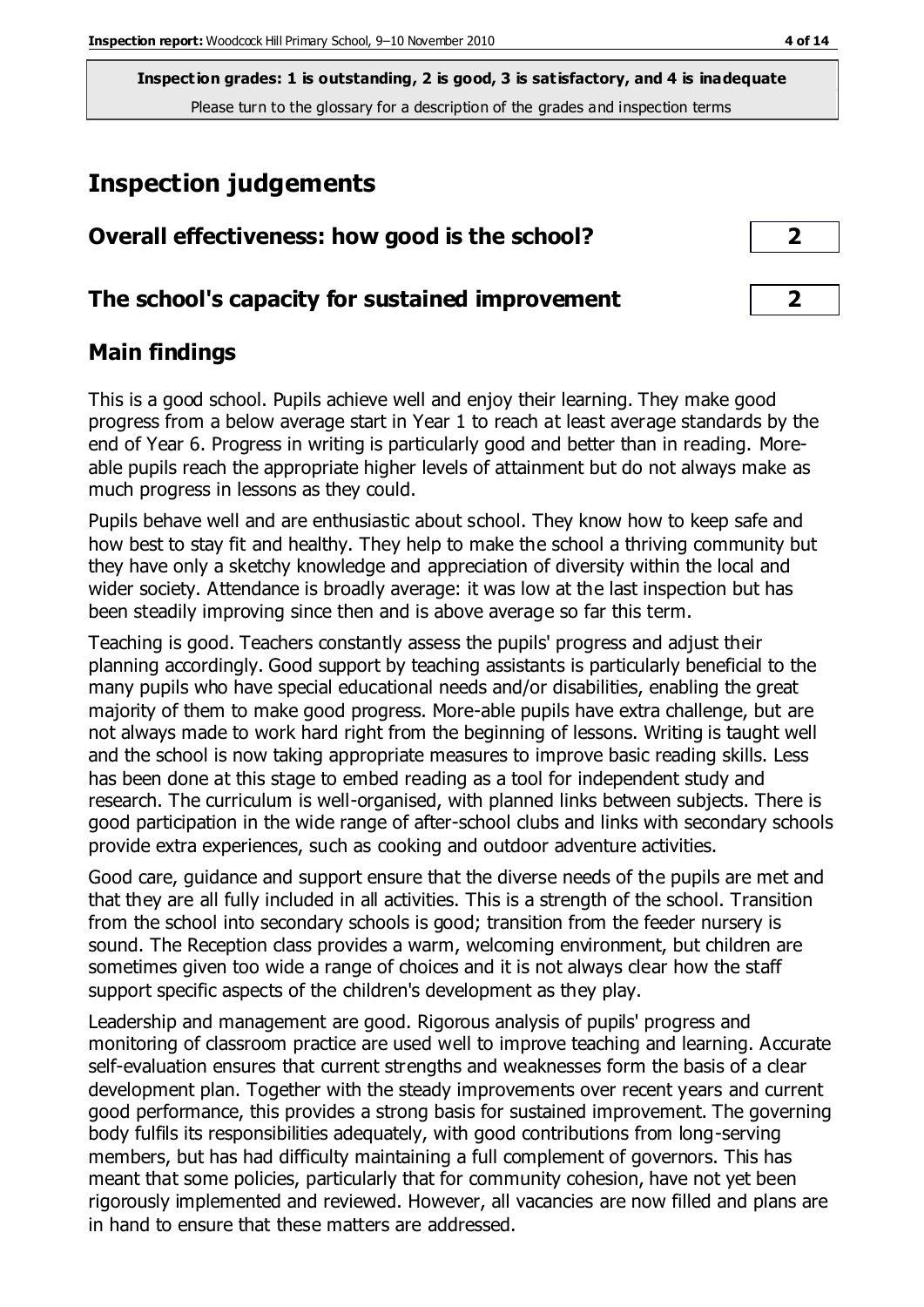**Inspection grades: 1 is outstanding, 2 is good, 3 is satisfactory, and 4 is inadequate** Please turn to the glossary for a description of the grades and inspection terms

#### **What does the school need to do to improve further?**

- Ensure that attainment continues to rise for pupils of all abilities and backgrounds by:
	- $-$  increasing the extent to which more-able pupils are challenged right from the start of lessons
	- providing more opportunities and support for pupils to undertake independent reading and research
	- $-$  ensuring that the momentum built up in improving attendance is maintained.
- Improve progress in the Early Years Foundation Stage from satisfactory to good by:
	- $-$  further refining the selection of play activities so that the children are suitably challenged to improve specific aspects of their development
	- $=$  ensuring that there is sufficient adult supervision of children as they play to monitor their choices and interact with them to support their learning.
- Improve the school's contribution to community cohesion by:
	- $-$  ensuring that the action plan is speedily implemented
	- $-$  evaluating the impact of the plan on the pupils' knowledge and appreciation of diversity within the local and wider world contexts.

#### **Outcomes for individuals and groups of pupils 2**

Attainment on entry to the Reception class is below expected levels and pupils make good progress to reach average standards by the end of Year 6. They concentrate on their tasks and show good perseverance to produce their best work, whether individually or in groups. For example, Year 5 pupils listened intently to the teacher explaining how they could refine and improve their poems then got straight down to their work, concentrating well, and Year 6 pupils sustained collaboration in groups to develop and refine a sequence of gymnastic movements. Younger pupils also learn well. The whole of Key Stage 1 and the Reception class, for example, quickly learned a challenging new song. They listened carefully to the teacher and the backing music and sang back each line with fervour. Pupils with a wide range of special educational needs and/or disabilities learn well, benefiting from cooperation with their peers in these situations as well as working hard when withdrawn for individual tuition. More-able pupils show interest in lessons and enjoy any extra challenges, but sometimes have to mark time before these are presented.

The pupils' good behaviour contributes to their rapid progress because little time is wasted on discipline. They feel well looked-after by their teachers and have a good knowledge of how to keep safe and stay healthy. They are proud of their school, respect each other and enjoy the wide range of activities provided. As one parent commented: 'The school instils respect and pride in its pupils. My children love coming to school.' The spiritual, moral and social aspects of their development are good. They show an appreciation of the wonders of nature, for example through growing plants, have a clear sense of right and wrong develop positive relationships with each other and are confident interacting with adults. The cultural aspect of their development is satisfactory. They have experienced work by a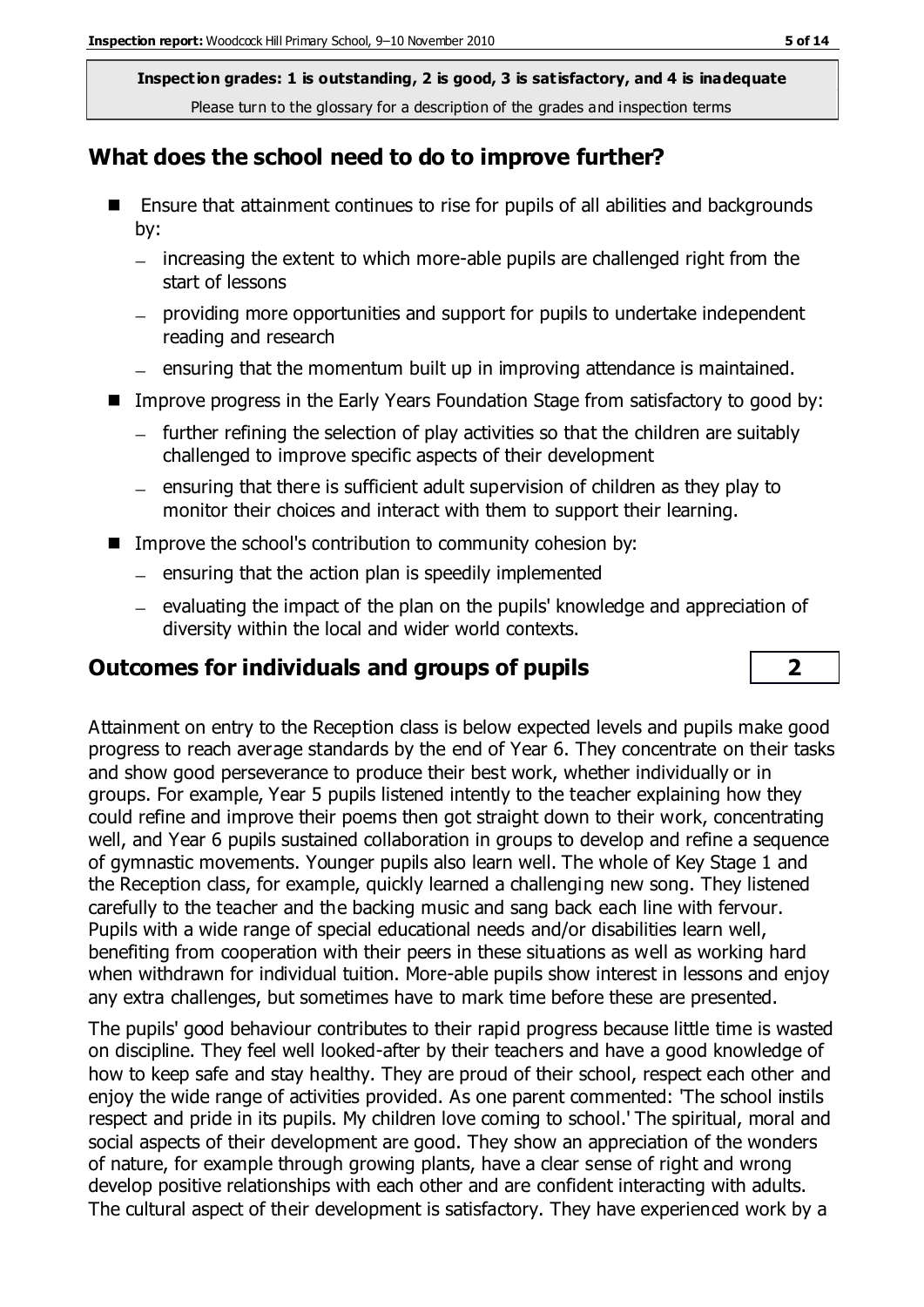### **Inspection grades: 1 is outstanding, 2 is good, 3 is satisfactory, and 4 is inadequate**

Please turn to the glossary for a description of the grades and inspection terms

range of artists and musicians, but have only a limited knowledge of the range of cultural influences represented within their own locality, other areas of Britain and the world.

These are the grades for pupils' outcomes

| Pupils' achievement and the extent to which they enjoy their learning                                                     | $\overline{2}$ |
|---------------------------------------------------------------------------------------------------------------------------|----------------|
| Taking into account:<br>Pupils' attainment <sup>1</sup>                                                                   | 3              |
| The quality of pupils' learning and their progress                                                                        | $\mathcal{P}$  |
| The quality of learning for pupils with special educational needs and/or disabilities<br>and their progress               | $\mathcal{P}$  |
| The extent to which pupils feel safe                                                                                      | $\overline{2}$ |
| Pupils' behaviour                                                                                                         | $\mathbf{2}$   |
| The extent to which pupils adopt healthy lifestyles                                                                       | $\overline{2}$ |
| The extent to which pupils contribute to the school and wider community                                                   | 3              |
| The extent to which pupils develop workplace and other skills that will contribute to<br>their future economic well-being | 3              |
| Taking into account:<br>Pupils' attendance <sup>1</sup>                                                                   | 3              |
| The extent of pupils' spiritual, moral, social and cultural development                                                   | 2              |

<sup>1</sup> The grades for attainment and attendance are: 1 is high; 2 is above average; 3 is broadly average; and 4 is low

### **How effective is the provision?**

Teaching is good. Planning is thorough and is mostly based on accurate records of what the pupils have already achieved. Suitable work is provided to challenge most groups, especially lower-attaining pupils and those with special educational needs and/or disabilities. The needs of more-able pupils are not so consistently well met. For example, answers given in lesson introductions indicating that individual pupils might well already have a good grasp of the material being taught are sometimes overlooked. As a result, one or more pupils may have to wait until later in the lesson before getting their teeth into some demanding material. Writing is taught particularly well. Lessons clearly build on previous learning, with teachers and teaching assistants working closely together to ensure that all pupils develop confidence and skill in expressing themselves in prose and verse. Regular story-telling with actions is used well to help pupils who are not read to regularly at home to become confident at telling and writing stories themselves. Pupils with special educational needs and/or disabilities, including those with statements, are supported well. Teaching assistants help them to complete their set tasks within lessons and they receive further effective support when withdrawn for individual or group work relating to their specific needs.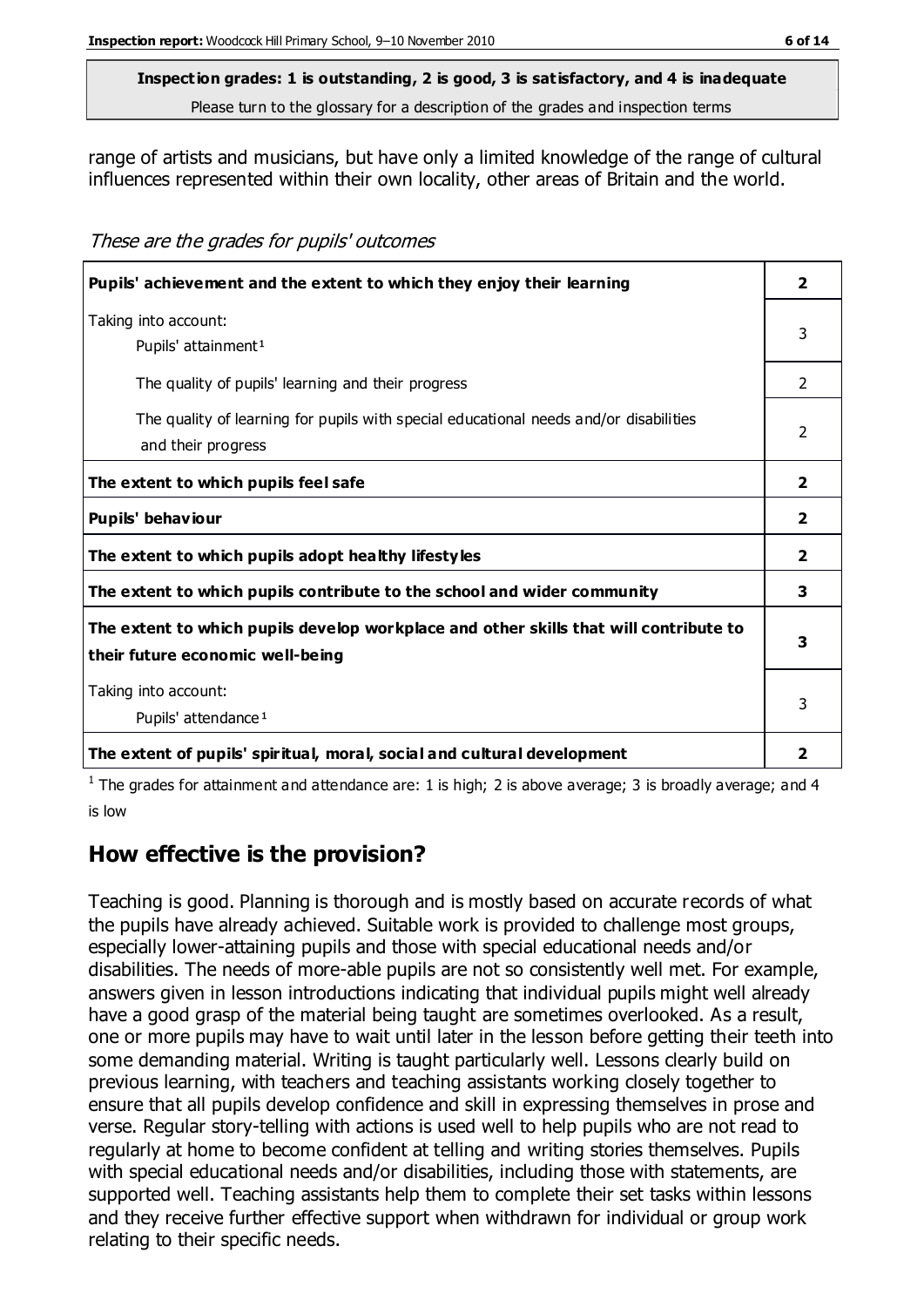#### **Inspection grades: 1 is outstanding, 2 is good, 3 is satisfactory, and 4 is inadequate** Please turn to the glossary for a description of the grades and inspection terms

The curriculum provides good links between subjects. For example, pupils developed literacy skills through historical writing and used their science knowledge when they discussed what materials the Mary Rose was built from and what would happen if it was allowed to dry out. Pupils also have plenty of opportunities for physical education art, music and drama, and to participate in a range of off-site visits. This adds much enjoyment to their learning and encourages them to attend school.

Good work is done to encourage families with a history of poor attendance to get their children into school as often as possible, and to support vulnerable pupils in school to manage their problems and continue learning. Close collaboration with the feeder secondary schools ensures a smooth transition to the next stage of the pupils' education. Those joining and leaving the school at other times are supported well to adjust to their changing circumstances.

**The quality of teaching 2** Taking into account: The use of assessment to support learning **The extent to which the curriculum meets pupils' needs, including, where relevant, through partnerships**

**The effectiveness of care, guidance and support 2**

These are the grades for the quality of provision

#### **How effective are leadership and management?**

The school has made sustained improvements to pupils' outcomes and to the quality of provision since the last inspection. By ensuring that all teachers set realistic targets for their pupils and closely monitoring classroom practice, the headteacher and senior staff have ensured consistency in the quality of teaching. All teachers are appropriately involved with improvements, for example in leading reviews of individual subjects. A good team spirit and shared determination to succeed in implementing the ambitious school improvement plan contribute strongly to the school's good capacity for sustained improvement.

Much is done to engage parents with the school and to help them support their children's learning at home. Equality of opportunity is a strong feature of the school. Pupils facing a wide range of barriers to learning, including physical disabilities, are fully integrated. The attendance improvement worker and the learning mentor offer additional points of contact and support for many families and responses are good when events are held. The governing body plays its part in supporting the school and manages finances well. It ensures that statutory requirements are met, but recognises that there is more to be done to hold the school to account through policy review and evaluation in areas such as safeguarding and community cohesion.

2

**2**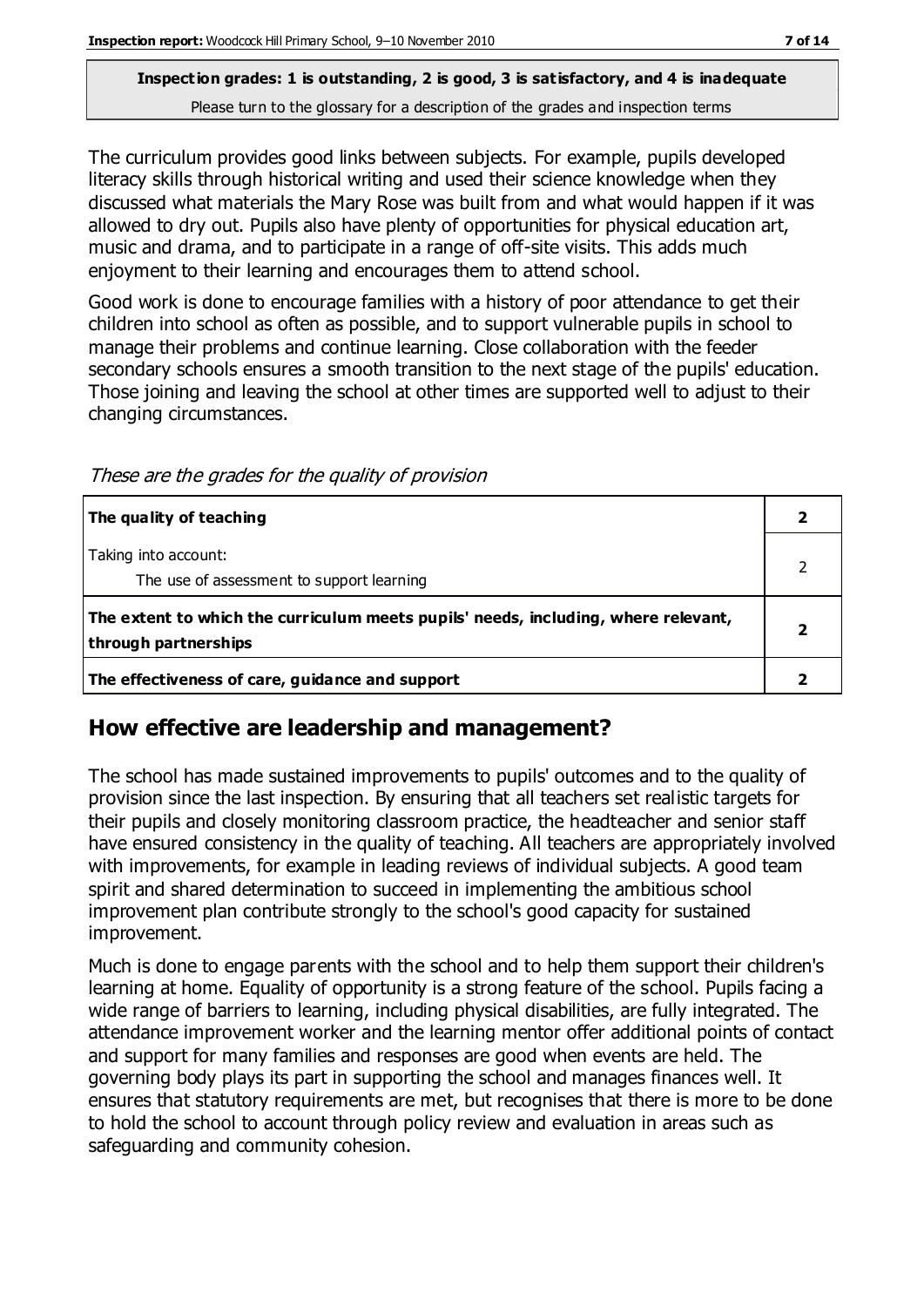**Inspection grades: 1 is outstanding, 2 is good, 3 is satisfactory, and 4 is inadequate**

Please turn to the glossary for a description of the grades and inspection terms

These are the grades for leadership and management

| The effectiveness of leadership and management in embedding ambition and driving<br>improvement                                                                  | $\overline{\mathbf{2}}$ |
|------------------------------------------------------------------------------------------------------------------------------------------------------------------|-------------------------|
| Taking into account:<br>The leadership and management of teaching and learning                                                                                   | 2                       |
| The effectiveness of the governing body in challenging and supporting the<br>school so that weaknesses are tackled decisively and statutory responsibilities met | 3                       |
| The effectiveness of the school's engagement with parents and carers                                                                                             | $\mathbf{2}$            |
| The effectiveness of partnerships in promoting learning and well-being                                                                                           | $\mathbf{2}$            |
| The effectiveness with which the school promotes equality of opportunity and tackles<br>discrimination                                                           | $\overline{\mathbf{2}}$ |
| The effectiveness of safeguarding procedures                                                                                                                     | 3                       |
| The effectiveness with which the school promotes community cohesion                                                                                              | 3                       |
| The effectiveness with which the school deploys resources to achieve value for money                                                                             | 2                       |

#### **Early Years Foundation Stage**

The Reception class provides a safe and welcoming environment for the children. The staff work well as a team to help the children become familiar with classroom routines and expectations. Due attention is paid to health and safety so that the children develop good hygiene habits and take increasing personal responsibility. A sound balance is achieved between teacher directed and child initiated activities, although on occasions the children have to sit and listen for longer periods than is necessary and begin to lose concentration. A wide range of resources is used indoors and out to stimulate children's play, which they enjoy. When good learning occurs it is because the activities have a clear focus. In these effective sessions, staff observe what the children say and do and interact with them to support their learning. On some occasions, learning through play is not as effective because all the adults are occupied directing groups of children leaving none available to monitor the other children's choices and check their learning as they play.

Sound records are kept of the children's progress in each area of learning, helpfully illustrated with photographs. These show that the children come into Reception with attainment below that expected for their age, especially in communication, language and literacy, although this varies from year to year. Some years it is considerably below average, others broadly average. The children make the expected gains in each area of learning, but this leaves many of them still some way short of the early learning goals at the end of Reception in aspects of communication, language and literacy. Good progress is made in areas, such as physical and creative development, because of the range and quality of opportunities the children have to develop their skills. The children particularly enjoy real-life practical activities, such as digging in the soil, growing and cooking vegetables, and baking cakes.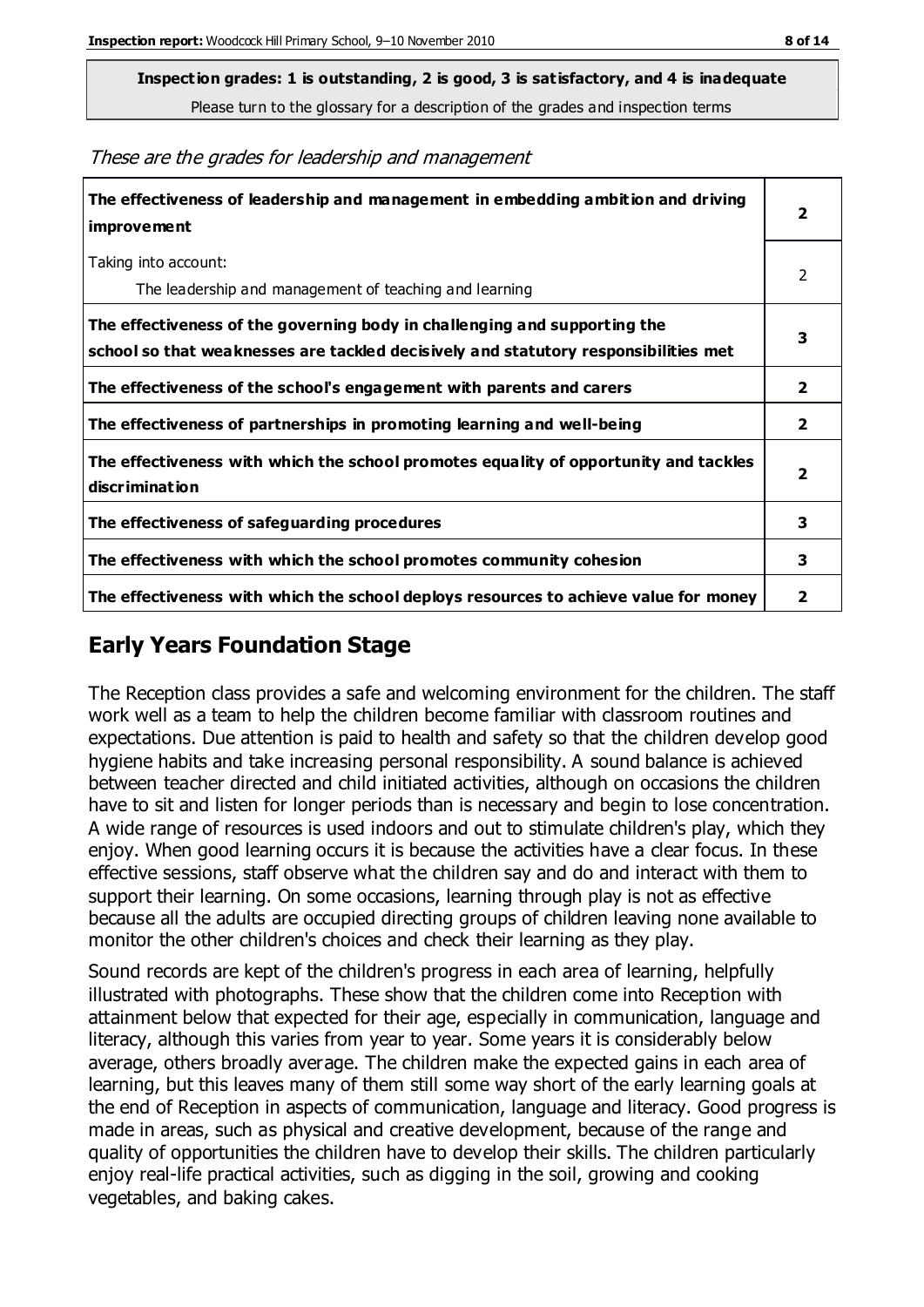**Inspection grades: 1 is outstanding, 2 is good, 3 is satisfactory, and 4 is inadequate**

Please turn to the glossary for a description of the grades and inspection terms

These are the grades for the Early Years Foundation Stage

| <b>Overall effectiveness of the Early Years Foundation Stage</b>                      |   |
|---------------------------------------------------------------------------------------|---|
| Taking into account:<br>Outcomes for children in the Early Years Foundation Stage     |   |
| The quality of provision in the Early Years Foundation Stage                          |   |
| The effectiveness of leadership and management of the Early Years Foundation<br>Stage | 3 |

#### **Views of parents and carers**

Very few parents returned the questionnaire so the views indicated below cannot be assumed to be representative. There were no strong negative views expressed. A few parents think that unacceptable behaviour is not properly dealt with. The inspection found that procedures for dealing with unacceptable behaviour are good and the children say that the teachers quickly deal with any bad behaviour, including bullying. A few parents say that the school does not take account of their suggestions and concerns. During this inspection, evidence indicated that the school goes out of its way to find out what parents' views and concerns are and to accommodate them wherever possible.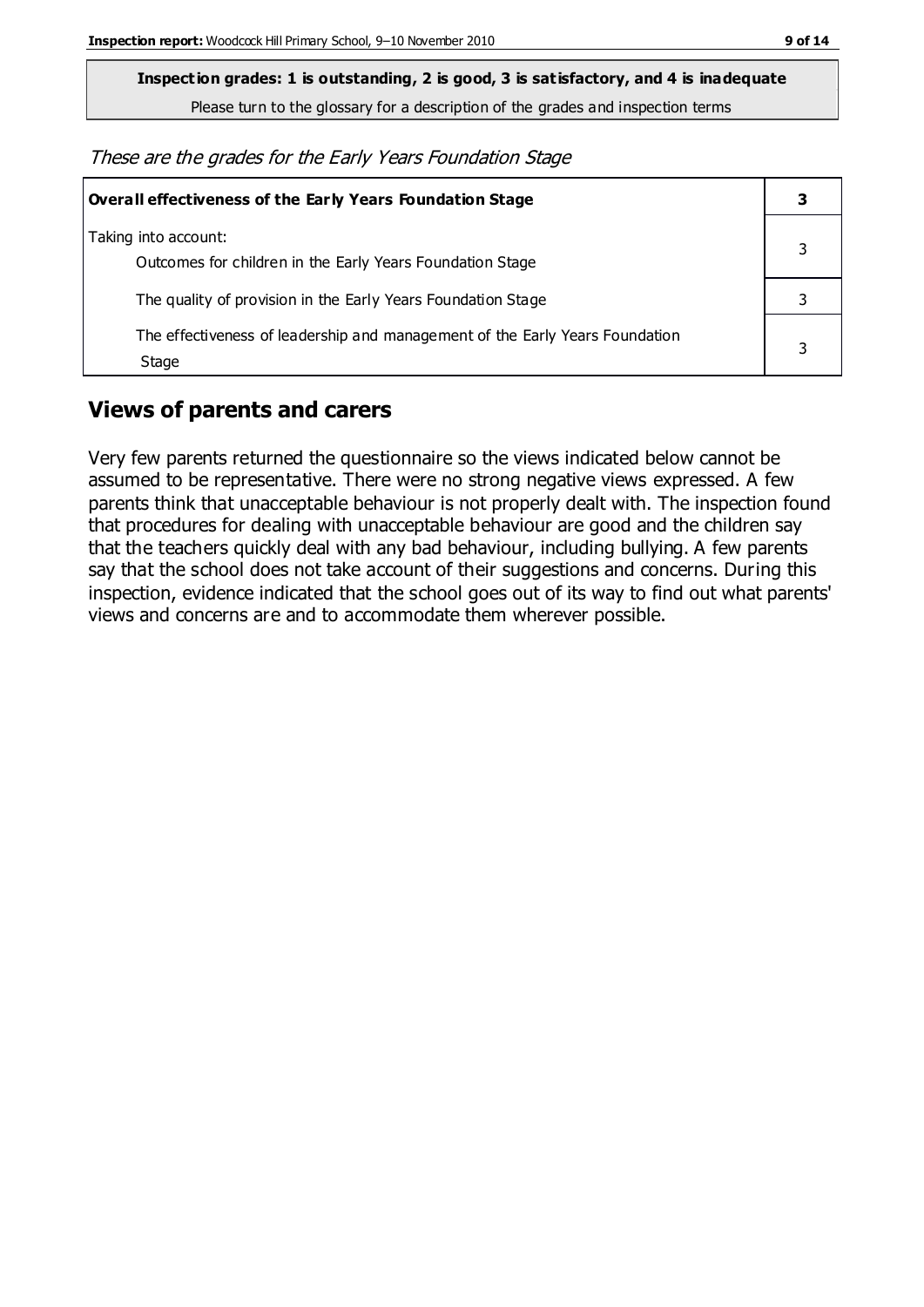#### **Responses from parents and carers to Ofsted's questionnaire**

Ofsted invited all the registered parents and carers of pupils registered at Woodcock Hill Primary School to complete a questionnaire about their views of the school.

In the questionnaire, parents and carers were asked to record how strongly they agreed with 13 statements about the school. The inspection team received 15 completed questionnaires by the end of the on-site inspection. In total, there are 186 pupils registered at the school.

| <b>Statements</b>                                                                                                                                                                                                                                       | <b>Strongly</b><br>agree |               | <b>Agree</b>   |               | <b>Disagree</b> |                | <b>Strongly</b><br>disagree |               |
|---------------------------------------------------------------------------------------------------------------------------------------------------------------------------------------------------------------------------------------------------------|--------------------------|---------------|----------------|---------------|-----------------|----------------|-----------------------------|---------------|
|                                                                                                                                                                                                                                                         | <b>Total</b>             | $\frac{0}{0}$ | <b>Total</b>   | $\frac{0}{0}$ | <b>Total</b>    | $\frac{0}{0}$  | <b>Total</b>                | $\frac{0}{0}$ |
| My child enjoys school                                                                                                                                                                                                                                  | 11                       | 73            | 3              | 20            | 1               | $\overline{7}$ | $\mathbf 0$                 | $\mathbf 0$   |
| The school keeps my child<br>safe                                                                                                                                                                                                                       | 10                       | 67            | 5              | 33            | 0               | 0              | $\mathbf 0$                 | $\mathbf 0$   |
| My school informs me about<br>my child's progress                                                                                                                                                                                                       | 8                        | 53            | 7              | 47            | 0               | $\mathbf 0$    | $\mathbf 0$                 | $\mathbf 0$   |
| My child is making enough<br>progress at this school                                                                                                                                                                                                    | 8                        | 53            | 5              | 33            | 2               | 13             | 0                           | $\mathbf 0$   |
| The teaching is good at this<br>school                                                                                                                                                                                                                  | $\overline{7}$           | 47            | 8              | 53            | 0               | 0              | $\mathbf 0$                 | $\mathbf 0$   |
| The school helps me to<br>support my child's learning                                                                                                                                                                                                   | 6                        | 40            | 9              | 60            | 0               | 0              | $\mathbf 0$                 | $\mathbf 0$   |
| The school helps my child to<br>have a healthy lifestyle                                                                                                                                                                                                | 6                        | 40            | 9              | 60            | 0               | $\mathbf 0$    | $\mathbf 0$                 | $\mathbf 0$   |
| The school makes sure that<br>my child is well prepared for<br>the future (for example<br>changing year group,<br>changing school, and for<br>children who are finishing<br>school, entering further or<br>higher education, or entering<br>employment) | 6                        | 40            | 9              | 60            | $\mathbf 0$     | $\mathbf{0}$   | $\mathbf 0$                 | $\mathbf 0$   |
| The school meets my child's<br>particular needs                                                                                                                                                                                                         | $\overline{7}$           | 47            | $\overline{7}$ | 47            | 1               | 7              | $\mathbf 0$                 | $\mathbf 0$   |
| The school deals effectively<br>with unacceptable behaviour                                                                                                                                                                                             | 5                        | 36            | 7              | 50            | $\overline{2}$  | 14             | $\mathbf 0$                 | 0             |
| The school takes account of<br>my suggestions and concerns                                                                                                                                                                                              | 5                        | 33            | 6              | 40            | 3               | 20             | 0                           | 0             |
| The school is led and<br>managed effectively                                                                                                                                                                                                            | 6                        | 40            | 8              | 53            | $\mathbf{1}$    | $\overline{7}$ | $\mathbf 0$                 | $\mathbf 0$   |
| Overall, I am happy with my<br>child's experience at this<br>school                                                                                                                                                                                     | 7                        | 47            | $\overline{7}$ | 47            | $\mathbf 1$     | $\overline{7}$ | $\mathbf 0$                 | $\mathbf 0$   |

The table above summarises the responses that parents and carers made to each statement. The percentages indicate the proportion of parents and carers giving that response out of the total number of completed questionnaires. Where one or more parents and carers chose not to answer a particular question, the percentages will not add up to 100%.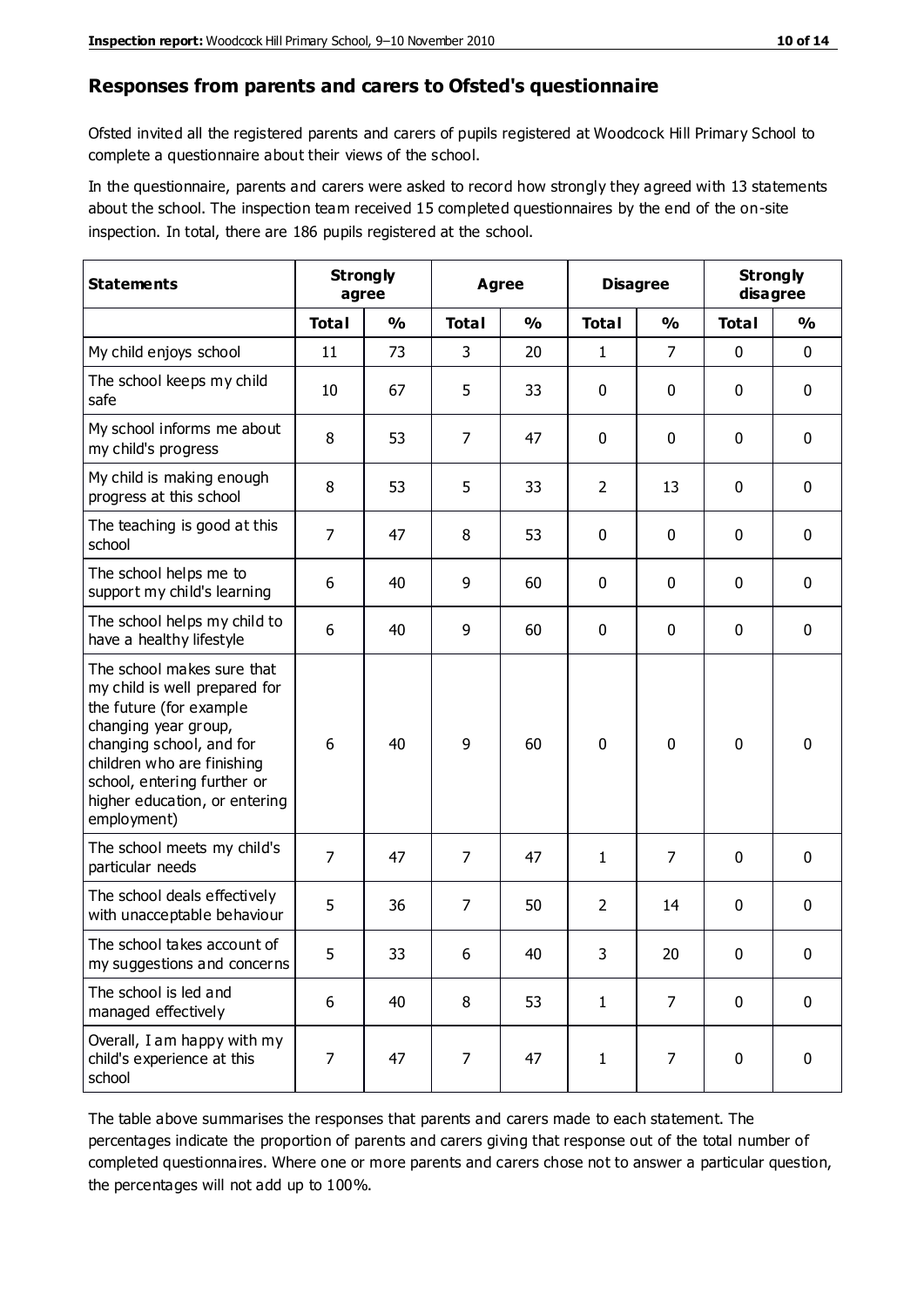## **Glossary**

| Grade   | <b>Judgement</b> | <b>Description</b>                                                                                                                                                                                                            |
|---------|------------------|-------------------------------------------------------------------------------------------------------------------------------------------------------------------------------------------------------------------------------|
| Grade 1 | Outstanding      | These features are highly effective. An outstanding school<br>provides exceptionally well for all its pupils' needs.                                                                                                          |
| Grade 2 | Good             | These are very positive features of a school. A school that<br>is good is serving its pupils well.                                                                                                                            |
| Grade 3 | Satisfactory     | These features are of reasonable quality. A satisfactory<br>school is providing adequately for its pupils.                                                                                                                    |
| Grade 4 | Inadequate       | These features are not of an acceptable standard. An<br>inadequate school needs to make significant improvement<br>in order to meet the needs of its pupils. Ofsted inspectors<br>will make further visits until it improves. |

#### **What inspection judgements mean**

#### **Overall effectiveness of schools**

|                       | Overall effectiveness judgement (percentage of schools) |      |                     |                   |
|-----------------------|---------------------------------------------------------|------|---------------------|-------------------|
| <b>Type of school</b> | <b>Outstanding</b>                                      | Good | <b>Satisfactory</b> | <b>Inadequate</b> |
| Nursery schools       | 58                                                      | 36   | 4                   | 2                 |
| Primary schools       | 8                                                       | 43   | 40                  | 9                 |
| Secondary schools     | 10                                                      | 35   | 42                  | 13                |
| Sixth forms           | 13                                                      | 39   | 45                  | 3                 |
| Special schools       | 33                                                      | 42   | 20                  | 4                 |
| Pupil referral units  | 18                                                      | 40   | 29                  | 12                |
| All schools           | 11                                                      | 42   | 38                  | 9                 |

New school inspection arrangements were introduced on 1 September 2009. This means that inspectors now make some additional judgements that were not made previously.

The data in the table above are for the period 1 September 2009 to 31 March 2010 and are the most recently published data available (see **[www.ofsted.gov.uk](http://www.ofsted.gov.uk/)**). Please note that the sample of schools inspected during the autumn and spring terms 2009/10 was not representative of all schools nationally, as weaker schools are inspected more frequently than good or outstanding schools.

Percentages are rounded and do not always add exactly to 100. Secondary school figures include those that have sixth forms, and sixth form figures include only the data specifically for sixth form inspection judgements.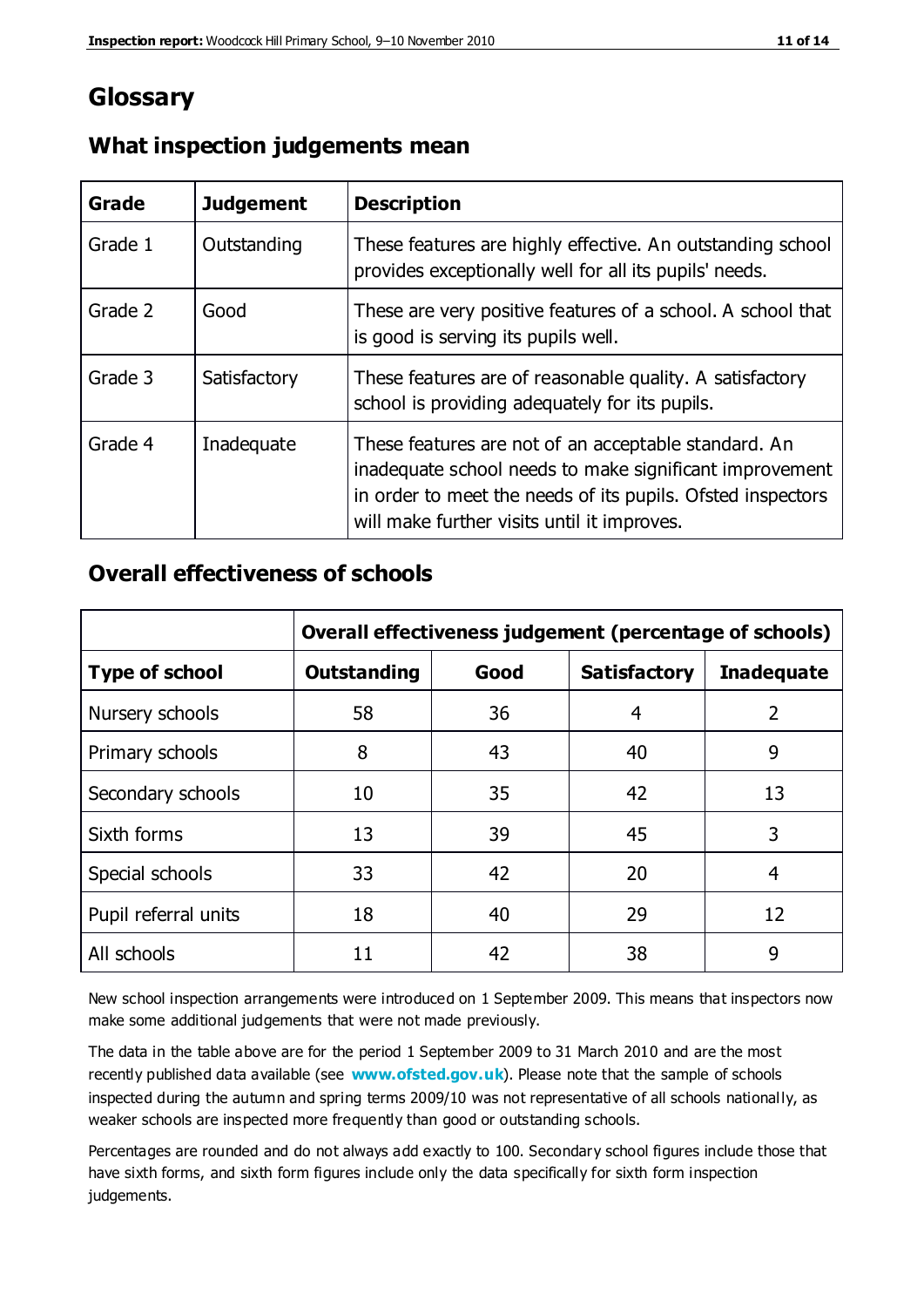# **Common terminology used by inspectors**

| Achievement:               | the progress and success of a pupil in their learning,<br>development or training.                                                                                                                                                          |  |
|----------------------------|---------------------------------------------------------------------------------------------------------------------------------------------------------------------------------------------------------------------------------------------|--|
| Attainment:                | the standard of the pupils' work shown by test and<br>examination results and in lessons.                                                                                                                                                   |  |
| Capacity to improve:       | the proven ability of the school to continue<br>improving. Inspectors base this judgement on what<br>the school has accomplished so far and on the quality<br>of its systems to maintain improvement.                                       |  |
| Leadership and management: | the contribution of all the staff with responsibilities,<br>not just the headteacher, to identifying priorities,<br>directing and motivating staff and running the school.                                                                  |  |
| Learning:                  | how well pupils acquire knowledge, develop their<br>understanding, learn and practise skills and are<br>developing their competence as learners.                                                                                            |  |
| Overall effectiveness:     | inspectors form a judgement on a school's overall<br>effectiveness based on the findings from their<br>inspection of the school. The following judgements,<br>in particular, influence what the overall effectiveness<br>judgement will be. |  |
|                            | The school's capacity for sustained<br>improvement.                                                                                                                                                                                         |  |
|                            | Outcomes for individuals and groups of pupils.                                                                                                                                                                                              |  |
|                            | The quality of teaching.                                                                                                                                                                                                                    |  |
|                            | The extent to which the curriculum meets<br>pupils' needs, including, where relevant,<br>through partnerships.                                                                                                                              |  |
|                            | The effectiveness of care, guidance and<br>support.                                                                                                                                                                                         |  |
| Progress:                  | the rate at which pupils are learning in lessons and<br>over longer periods of time. It is often measured by<br>comparing the pupils' attainment at the end of a key                                                                        |  |

stage with their attainment when they started.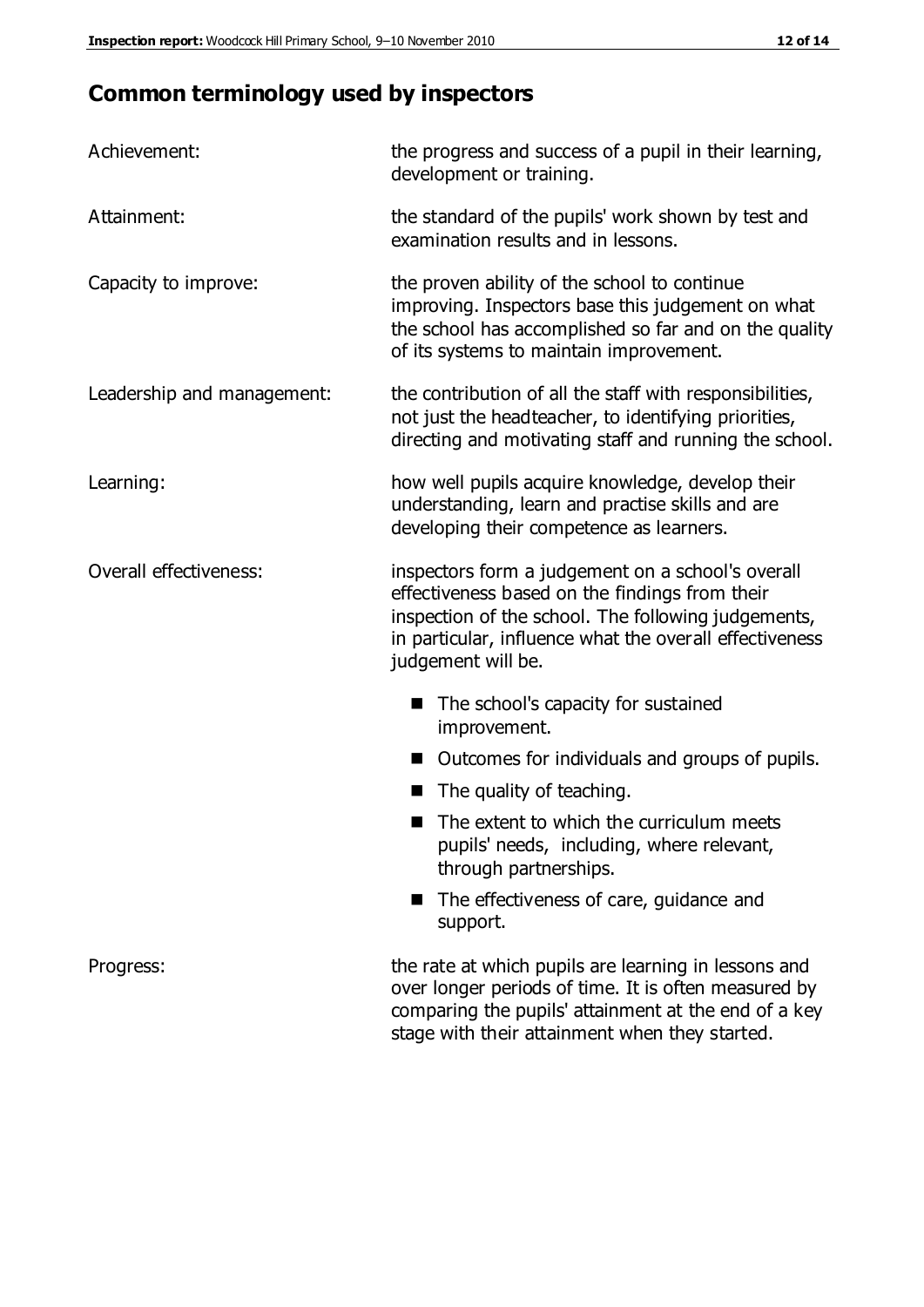#### **This letter is provided for the school, parents and carers to share with their children. It describes Ofsted's main findings from the inspection of their school.**

11 November 2010

#### Dear Pupils

#### **Inspection of Woodcock Hill Primary School, Birmingham, B31 1BS**

Thank you for giving us such a warm welcome when we visited your school. We enjoyed meeting you and, in particular, hearing all that you had to say about the school and seeing your work. Woodcock Hill primary is a good school. You learn well in lessons and are very friendly, polite and helpful around the school. Your behaviour is good and you look out for one another. We were particularly impressed with what you knew about how to keep safe and stay healthy, including from the youngest children, and how well you work together in groups. You are particularly good at writing and you are getting better at reading. You enjoy all the interesting activities that the teachers provide, especially the visits and the sport and music. Your attendance at school is getting better, but it is still not good. Your teachers look after you well and plan good lessons, and your headteacher and deputy headteacher are good leaders.

We have asked your teachers to do a few things to make your school even better.

Make sure that all of you, even those in the top groups, are given work to do that you don't find too easy.

Encourage you to find out more things for yourselves through your own reading and research.

Ensure even more of you attend school nearly every day

Make the play activities in Reception even better

Help you to learn more about all the different kinds of people that live in your area, in the rest of Britain and around the world.

You can help by trying your hardest to get to school every day you possibly can, and by doing more reading in school and in your free time.

Yours sincerely

Peter Kerr Lead inspector